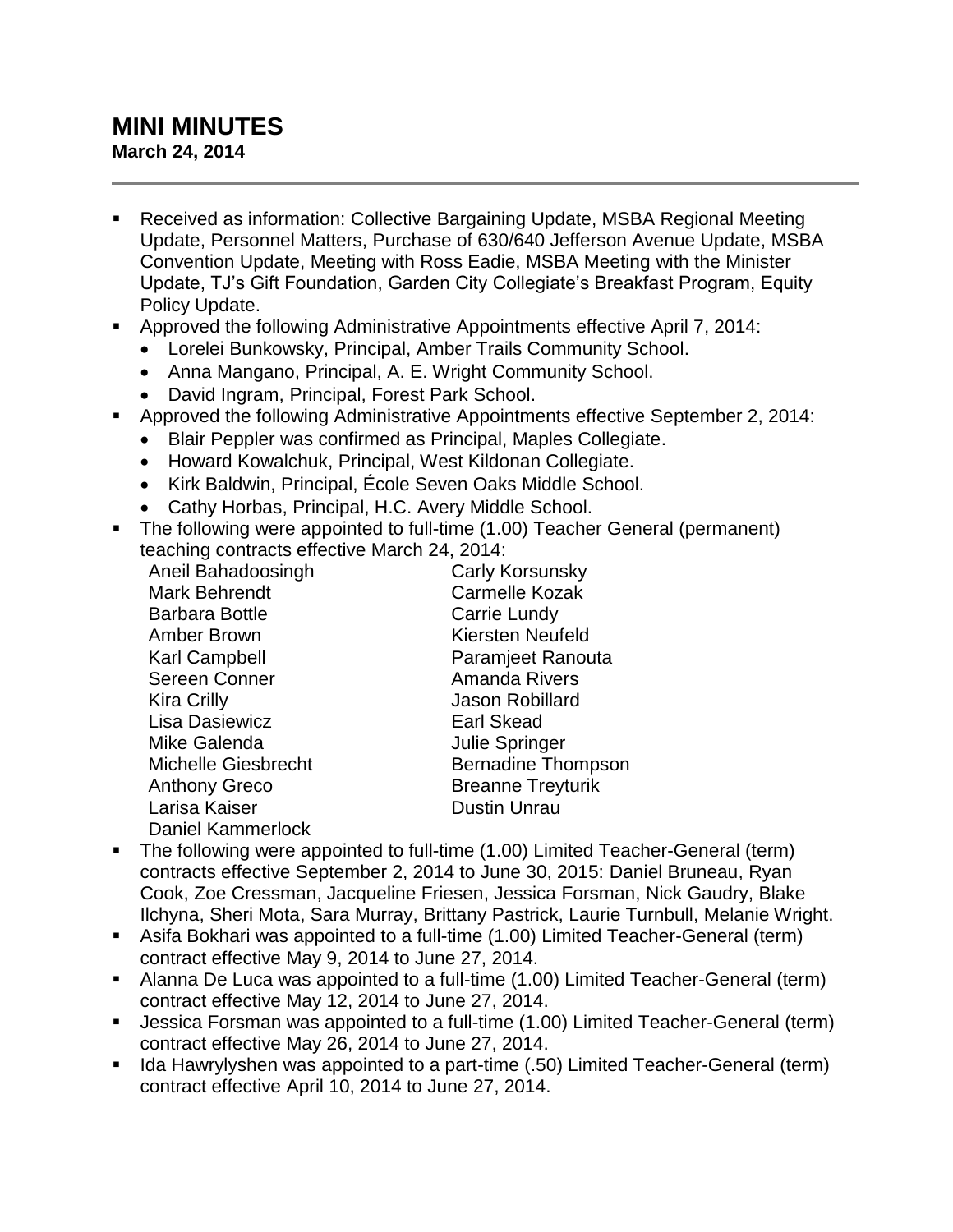- Marisol Manangan was appointed to a full-time (1.00) Limited Teacher-General (term) contract effective March 3, 2014 to May 9, 2014.
- Shabnam Siddiqui was appointed to a full-time (1.00) Limited Teacher-General (term) contract effective February 13, 2014 to March 13, 2014.
- Natalie Trudeau was appointed to a Substitute Teacher contract effective the 2013- 2014 school year.
- Raylin Kirsch was granted a leave of absence, full-time (1.00), without pay, effective July 1, 2015 to June 30, 2016.
- Mary Robertson was granted a leave of absence, full-time (1.00), without pay, effective September 2, 2014 to June 30, 2015.
- Sandra Longley was granted a leave of absence, part-time (3.25 hours per day), without pay, effective September 2, 2014 to June 30, 2015.
- Kyle McCartney was granted a leave of absence, full-time (6.5 hours per day), without pay, effective May 3, 2014 to March 14, 201
- **Francisco Javier was appointed to the position of custodian, full-time, (8 hours per** day) effective March 24, 2014.
- Brian Hogue was appointed to the position of bus driver, part-time, (4 hours per day) effective February 18, 2014.
- **Approved:** 
	- That the Secretary-Treasurer reply to SOTA's request to begin negotiations with the Board.
	- That the Board uphold the decision of the Superintendent with regard to CUPE local 949 Grievance Number 004-13.
	- That Maxim Truck & Trailer be awarded the tender for supply of four 65 seat passenger busses on the basis of low bid.
	- That revised Policy GBBAB Professional Personnel Qualifications and Duties Student Services be approved for inclusion in the Policy Manual.
	- That revised Policy DJDD Corporate Credit Card Policy be approved for inclusion in the Policy Manual.
	- That Policy BCABE Electronic Meetings be approved for inclusion in the Policy Manual.
	- That the Board write a letter of appreciation to Jon Young and Brian O'Leary for their response to the Winnipeg Free Press Editorial on School Boards ability to raise taxes.
- Conference Report: Peter Obendoerfer, Principal, Elwick Community School, Learning and the Brain - Teaching Self-Aware Minds, February 12 to 15, 2014 - San Francisco, California.
- **Approved for payment:** 
	- Certificate of Payment No. 8 for the Maples Collegiate Commons addition in the amount of \$281,903.91 be paid to Bockstael Construction.
	- Statutory Holdback on Certificate of Payment No. 8 for the Maples Collegiate Commons addition in the amount of \$21,768.64 be paid to the Seven Oaks School Division/Bockstael 449 Maples Commons account.
	- Certificate of Payment No. 10R1 for the new Amber Trails School project in the amount of \$498,275.77 be paid to Bockstael Construction.